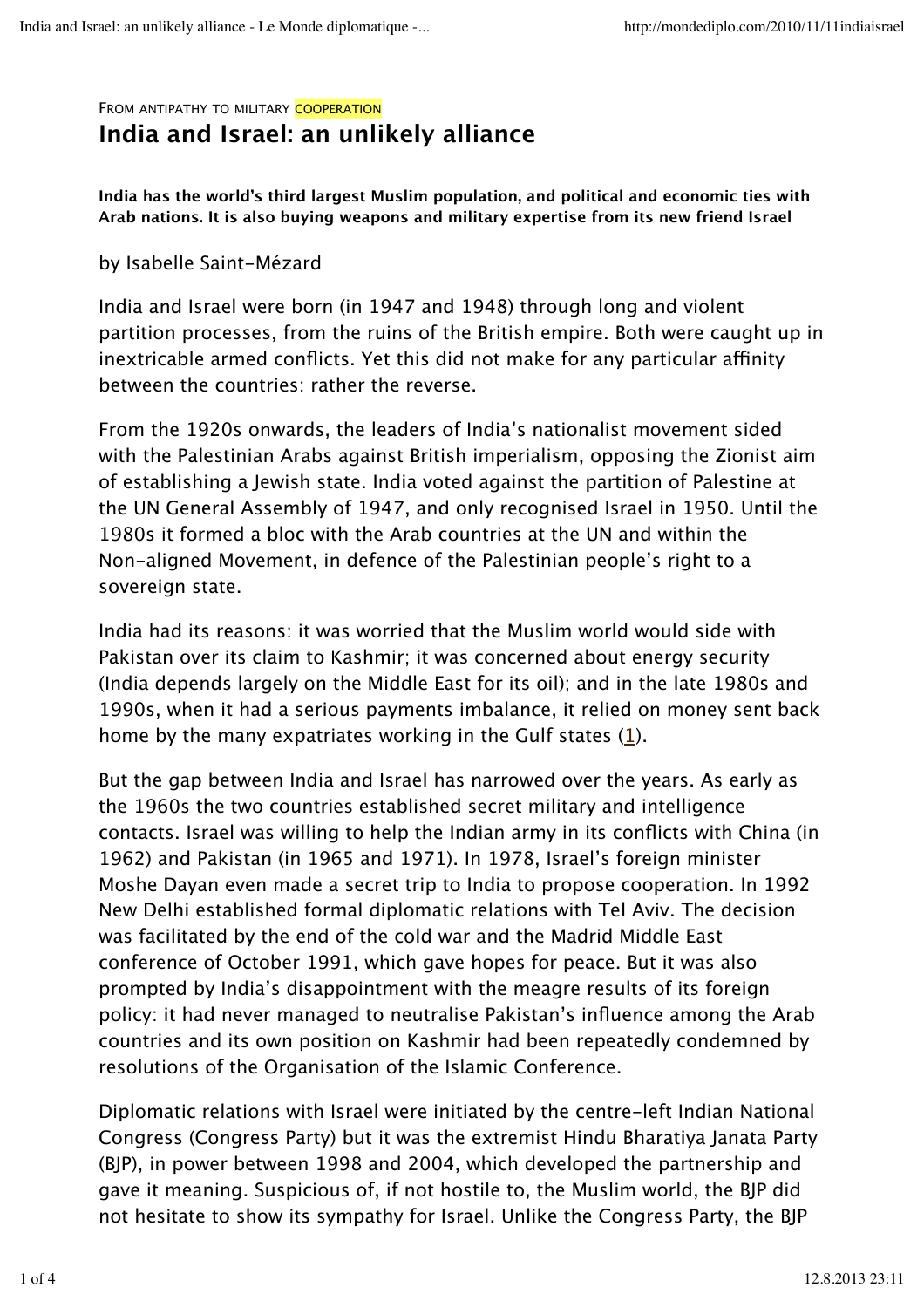has never felt constrained by the opinion of India's Muslim minority in its domestic policy. The post-9/11 situation strengthened the relationship as the BJP-led coalition government eagerly promoted the idea of liberal democracies forming a united front against Islamist terrorism. The BJP invited Israel's prime minister Ariel Sharon to visit India in September 2003, to commemorate the terrorist attacks of 9/11 in the US.

This led to the dream of a strategic triangle between Israel, India and the US (2), an idea first put forward on 8 May 2003 by Brajesh Mishra, then India's national security adviser, in a speech at a dinner of the American Jewish Committee: "Our principal theme here today is a collective remembrance of the horrors of terrorism and a celebration of the alliance of free societies involved in combating this scourge. The US, India and Israel have all been prime targets of terrorism. They have to jointly face the same ugly face of modern day terrorism" (3). Later, representatives of the governments discussed defence and anti-terrorism issues. Meanwhile, a decisive rapprochement was taking place between pro-Indian and pro-Israeli pressure groups in Washington.

# **Congress in power**

After the Congress Party's return to office at the head of a coalition government in 2004 there was less emphasis on the ideology, but the Indian-Israeli relationship was not fundamentally affected because it concerned the priority areas of defence and security.

The range of links has diversified and there is now collaboration in agriculture, tourism, science and technology. Although largely dependent on the diamond industry, which accounted for nearly 50% of all trade between the two countries in 2008 (4), commercial exchanges between India and Israel rose in value from \$200m in 1992 to \$4bn in 2008. But defence remains the core of the cooperative relationship.

Israel's defence industry relies on exports for its survival. Until the end of the 1990s most shipments were to China. But the US veto on the transfer of sensitive technologies to China forced Israel to look to other markets, including India. This proved fruitful as economic growth allowed India to finance its (considerable) requirements for defence equipment. India was looking for new suppliers, as Russian manufacturers were only able to fill part of the void left by the disappearance of its former Soviet suppliers. (Many Soviet production lines were dismantled or put out of action after 1991.) The US was also moving closer to India, which facilitated technology transfer.

The Phalcon radar systems developed by Israel Aerospace Industries for the Indian air force  $(5)$  are a good example. Having forbidden their sale to China in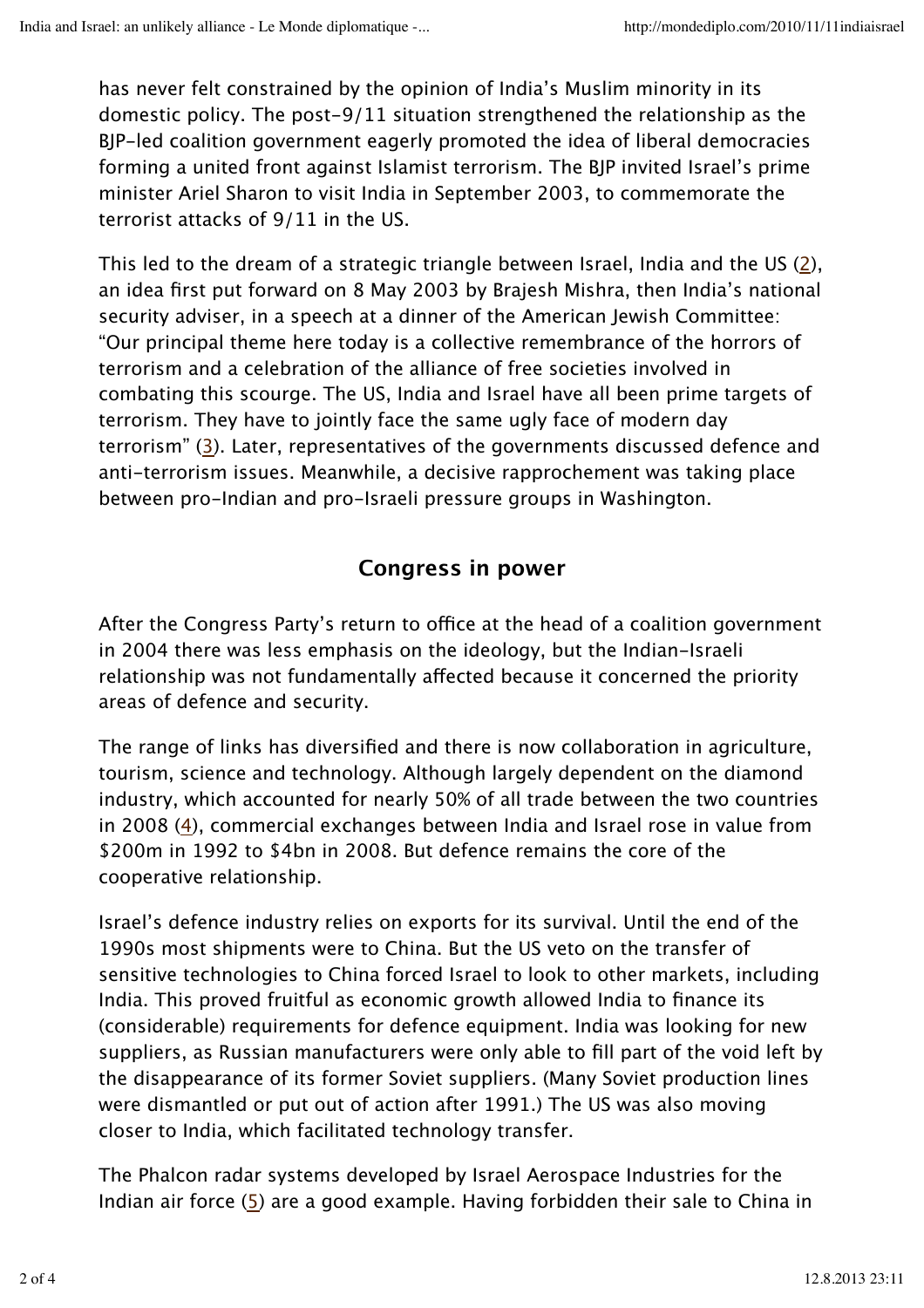2000, the US authorised their sale to India. The conclusion New Delhi drew was that a rapprochement with Tel Aviv would give it access to technology the US was reluctant to export.

In a decade, Tel Aviv has become a leading supplier of arms to India, now its largest export market. The value of the contracts signed over the last 10 years is estimated at nearly  $$10bn (6)$ . Flexibility and responsiveness are Israel's great strengths. It was able to adapt right away to the needs of India's armed forces (most of whose equipment is Soviet or Russian) and gained lucrative contracts for the modernisation of Russian equipment: tanks, aircraft carriers, helicopters and fighter aircraft have all been fitted with Israeli electronics; it was able to respond quickly when supplying the Indian army with munitions during the 1999 confrontation with Pakistan in Kashmir, the "Kargil crisis" (7).

Industrial cooperation has centred on surveillance radar and drone aircraft, and on missile systems. India and Israel signed a contract worth \$1.1bn for three Phalcon radar systems in 2004. Cooperation on missiles began in 2001 with a contract worth \$270m for a ship defence system based on Barak missiles. It reached a new level in January 2006 when the countries agreed to jointly develop a new generation of missiles. This brought Israel into competition with Russia, which was also jointly developing cruise missiles with India. In 2007, India and Israel unveiled a joint project worth \$2.5bn for the development of a new air defence system based on Barak missiles, for use by the Indian air force and army.

# **Spy satellites**

Another area of cooperation is satellite imaging. In January 2008 India launched an advanced spy satellite on Israel's behalf, capable of providing information on strategic installations in Iran. In April 2009 India launched its own spy satellite, acquired as a matter of urgency after the Mumbai terrorist attacks of November 2008 that left 170 dead and revealed serious gaps in its territorial surveillance network. India also spent \$600m on Israeli radar to strengthen the warning systems along its western seaboard.

Israel is certainly a privileged partner in India's efforts to improve its territorial security systems. The countries are strengthening an already close cooperative relationship on counter-terrorism. Israel has helped India to build a barrier along the "line of control", its de facto border with Pakistan; it has provided surveillance systems to prevent infiltration by Islamist militants and Israelis are among the few outside consultants to have visited the theatre of operations in Kashmir.